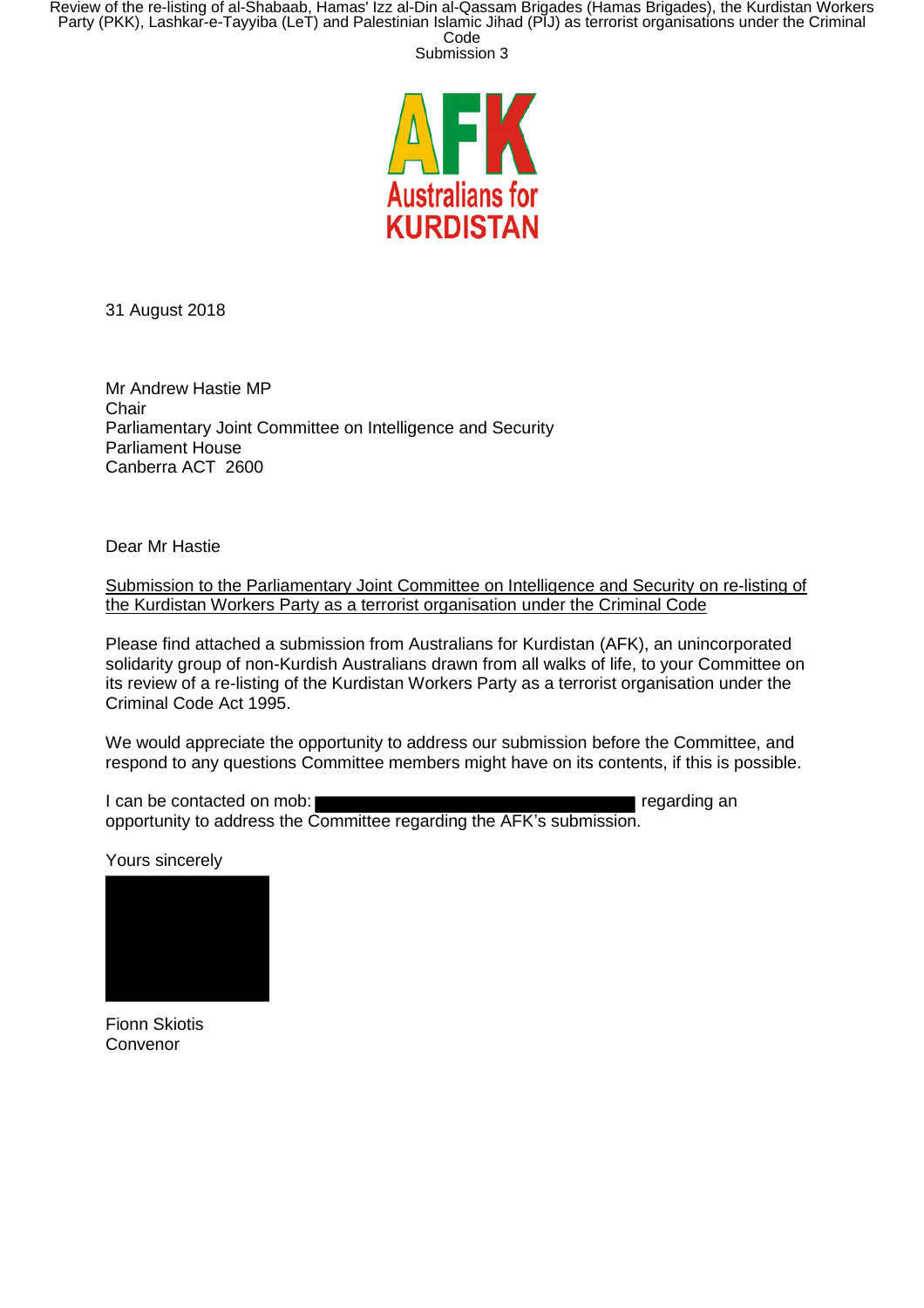## **AUSTRALIANS FOR KURDISTAN**

Submission to the Parliamentary Joint Committee on Intelligence and Security

# De-listing the Kurdistan Workers Party as a terrorist organisation under the *Criminal Code Act 1995*

### *31 August 2018*

#### 1. Australians for Kurdistan

Australians for Kurdistan (AFK) is an unincorporated solidarity group of non-Kurdish Australians drawn from all walks of life who come together to support the Kurdish liberation struggle in Australia. AFK liaises closely with members of the Kurdish community and is responsible for organising and undertaking a range of activities including public meetings and conferences; the preparation and distribution of written materials such as information brochures and longer publications; contributions to the media on relevant matters; and engagement with elected representatives and others in the Australian political system.

#### 2. The case for de-listing the Kurdistan Workers Party

The Kurdistan Workers Party (*Partiya Karkerên Kurdistanê* or PKK) has been listed as a terrorist organisation under Australian security legislation (the *Criminal Code Act 1995* and regulations made pursuant to the Act) continuously since 2006.

AFK believes listing the PKK as a terrorist organisation is wrong in fact and in law, is not in Australia's national interests or the interests of the Australian people, and is morally and ethically unsound. We respectfully call on the Parliamentary Joint Committee on Intelligence and Security (PJCIS) to consider the arguments set out below against listing the PKK, and to recommend to Parliament that the recently approved 2018 Regulations listing the PKK as a terrorist organisation be disallowed.

#### *2.1 The PKK is not involved in terrorism*

The PKK and its armed wing, the HPG (*Hêzên Parastina Gel*), are clearly engaged in an armed conflict with the Turkish national state, particularly its military and security forces. This in itself does not constitute terrorism or satisfy the definition of terrorism or terrorist activity required for listing under the relevant legislation. The PKK has never deliberately targeted civilians or engaged in indiscriminate violence. Its targets have been limited to members of Turkey's armed forces or other police or security forces of the Turkish state engaged in violent oppression of the Kurdish population and its political organisations. As in all armed conflicts, civilian casualties may have occurred as a result of armed activity by the PKK, however this was never the PKK's deliberate policy or intention.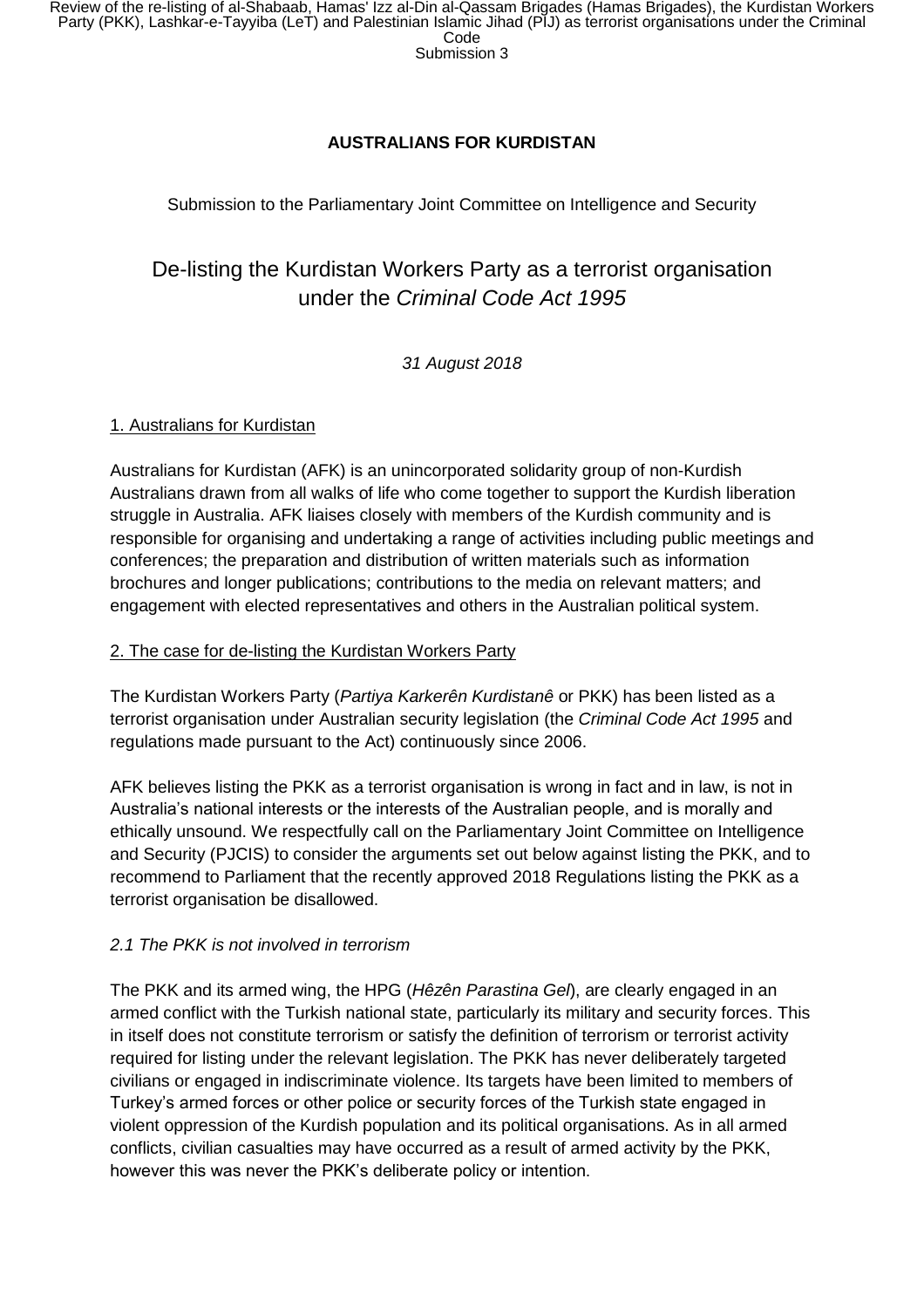It must be kept in mind that the PKK's armed activity is in response to an extremely violent, indiscriminate and ongoing campaign against the Kurdish population of Turkey by the country's military and security forces. There was a significant upsurge in violent attacks against the Kurdish population following a unilateral decision in 2015 by then Prime Minister Erdoğan to end the 2013 ceasefire with the PKK. Simply by way of example, the February 2016 massacre of unarmed Kurdish civilians by Turkish military forces in Cizre involved the deaths of hundreds of civilians, many of whom were burned alive while sheltering in basements, and was widely reported in reputable media organisations at the time. This is just one example of a multitude of indiscriminately violent actions against the Kurdish population which have collectively resulted in tens of thousands of civilian deaths over many years.

There is a strong case that the PKK and its armed wing have the right to act in self-defence against these atrocities perpetrated against Turkey's Kurdish population by the military and security forces of what is ostensibly their own country. The current political environment in Turkey clearly shows the Erdoğan regime is becoming more dictatorial and brutal by the day, acting with complete disregard for international human rights standards and other international law and determined to pursue an extremist nationalist agenda at the expense of its own population. In this context, it would be naive in the extreme to expect the PKK and its associated bodies to simply cease all armed activity in defence of the Kurdish population; indeed to do so would arguably increase the risk of civilian deaths among Kurds in Turkey.

There are many armed conflicts in the world today and in recent history, and it is instructive to compare the treatment of the belligerent parties involved with that of the PKK. In East Timor for example, FALINTIL – the armed forces of the national resistance movement, seeking independence for East Timor and an end to the violent occupation of the country by Indonesia – was similarly engaged in an armed conflict with Indonesia's military and security forces over decades, and yet was never listed as a terrorist organisation in Australia. It is difficult to understand how the situation of the PKK could be considered different to that of FALINTIL, given the latter was actively involved in armed resistance causing numerous casualties among Indonesia's occupying forces, and that Australia recognised East Timor as part of Indonesia at the time of this activity.

As is well known, East Timor achieved independence in 2002 and FALINTIL subsequently transformed into the official armed forces of the new nation. FALINTIL's leader Xanana Gusmao, arrested and imprisoned as a terrorist by the Indonesian regime, went on to become President and later Prime Minister of the independent nation and a respected figure on the regional and world stage.

In South Africa, the African National Congress (ANC) and its armed wing *uMkhonto we Sizwe* were involved for many years in armed action against the state of apartheid South Africa. The ANC was never listed or regarded as a terrorist organisation in Australia. While attempts were made in Britain and the US to depict the ANC as a terrorist organisation (the ANC's leader, Nelson Mandela, embarrassingly remained on a terrorist watch list in the US until 2008), in time the legitimacy of the ANC's struggle was widely accepted and Mr Mandela went on to become a respected and indeed revered international statesman.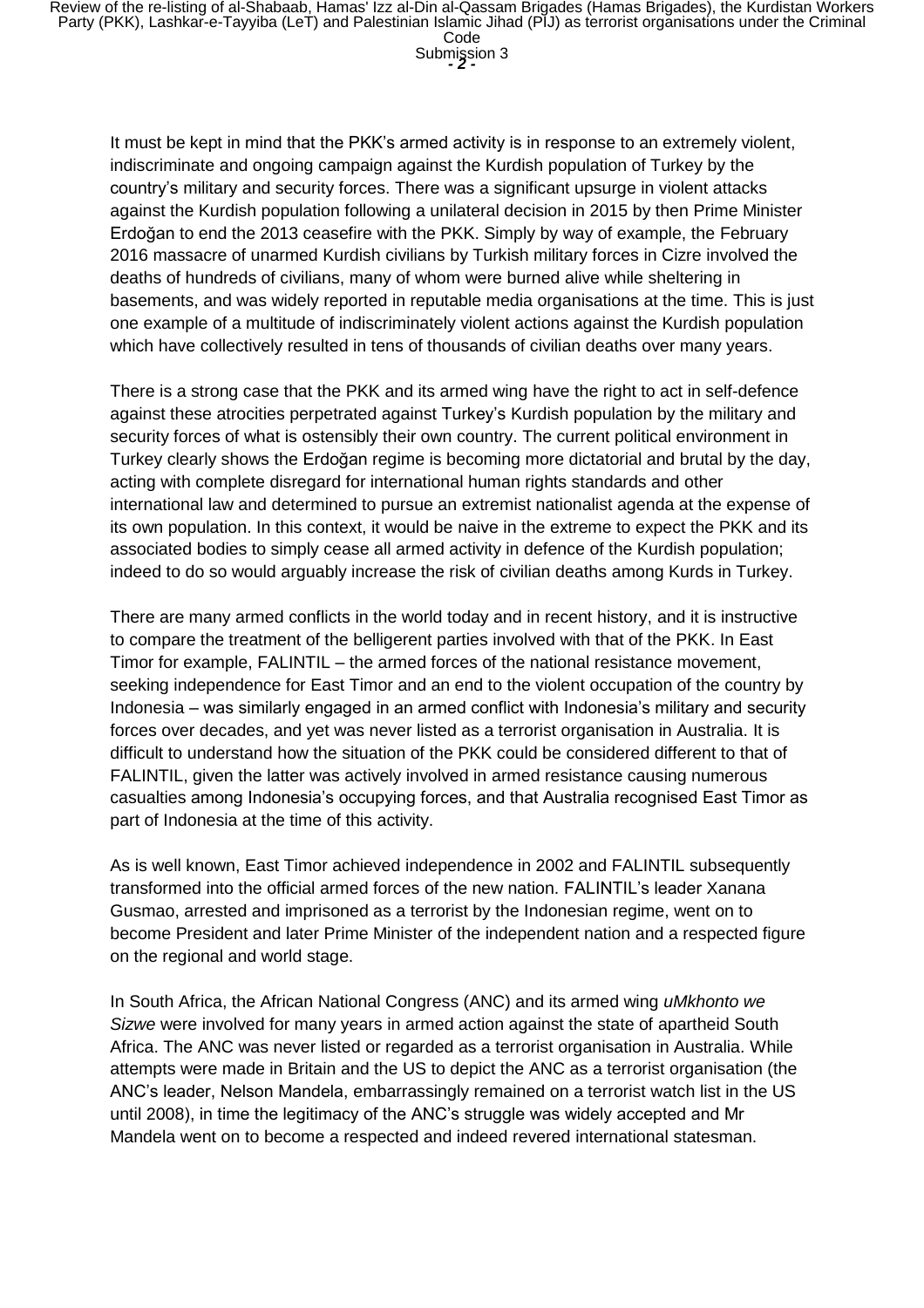Taking a longer historical view, armed resistance to Nazi Germany and the Axis Powers was widespread across Europe during the Second World War. A narrow and legalistic view of the armed groups involved in this resistance (such as the uprising of Jewish irregular forces in the Warsaw Ghetto in 1943) would suggest that in most cases at least they had no standing or legitimacy as the armed forces of a recognised state, and as such could be labelled as terrorist using the same logic that has resulted in the listing of the PKK. In fact, these groups and their activities are now widely viewed as heroic and many of Europe's leading political figures are proud to have participated in resistance activities.

The general point that can be made here is that the definition of a movement or organisation as terrorist is very difficult to base on objective criteria and will inevitably involve some political and historical considerations. Depictions of the ANC as a terrorist organisation in Britain and the US were for example linked to the group's association with the Communist Party of South Africa and more generally to the politics of the Cold War era. Australia's failure to list FALINTIL as a terrorist organisation is likely to have been influenced by historical sympathies in Australia for the people of East Timor and recognition of their appalling and brutal treatment under Indonesian occupation.

The conflict between the Turkish state and the PKK is a long way from Australian shores and Australia's immediate interests in the Asia-Pacific region. The initial listing of the PKK as a terrorist organisation is likely to have been made at the behest of the Turkish state (the fact that the listing in 2006 followed closely after a December 2005 visit by Turkey's then Prime Minister Erdoğan, in which he was reported to have urged the need for better intelligence exchanges between Australia and Turkey in the fight against terrorism, is unlikely to have been a coincidence). Turkey is a NATO member and was at the time a close ally of the US and other Western nations with which Australia has strong ties and strategic affiliations. It is likely these considerations formed part of Australia's decision to list the PKK, even if they were not explicitly noted in the materials considered by Australian intelligence services and the PJCIS in the listing process.

#### *2.2 Listing the PKK is based on erroneous evidence*

Given the remote nature of the Kurdish regions of south-east Turkey and the overall distance of the region from Australia, Australia's intelligence services are unlikely to have detailed information on the conflict between Turkey and the PKK from their own sources. It can be assumed in this situation that Australia's security services are provided with information by their equivalent bodies in Turkey, notably the National Intelligence Organisation (*Millî İstihbarat Teşkilatı* or MIT). The accuracy, reliability and impartiality of any information provided by the Turkish state on the question of the PKK's record of armed action and related matters is highly questionable. In fact the MIT is well known to engage in misinformation and similarly deceptive strategies on a systematic basis.

By way of example, the MIT's Chief Hakan Fidan was recorded stating at a 2014 meeting with Turkey's Foreign Minister, Deputy Chief of Staff and other military personnel that a false flag operation could be used to justify aggression by the Turkish military against the Kurdish areas of northern Syria. In the recording Fidan states "if legitimacy is an issue, I can simply send a few men there [across the Syria-Turkey border] and have them launch missiles over to us. Legitimacy is not a problem. Legitimacy can be manufactured." The recording was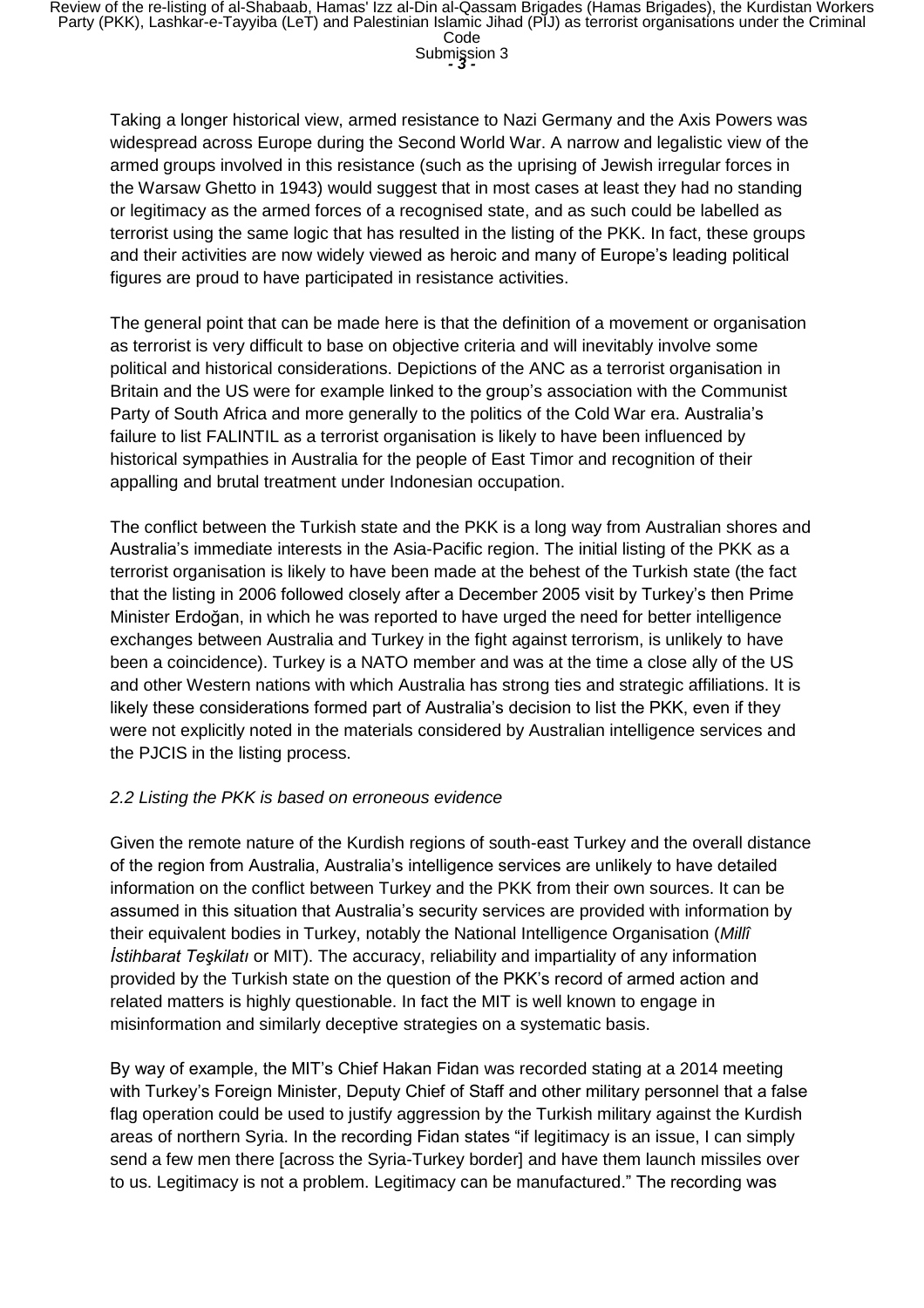leaked to YouTube and shared on Twitter, leading to the Turkish authorities blocking access first to Twitter, then YouTube, and finally the DNS servers of Google DNS and OpenDNS. This in no way addressed the issue of Fidan's recorded comments and the deceptive conduct they reveal. Fidan was and remains a close personal associate and loyal supporter of President Erdoğan.

Historical allegations made against the PKK include that they have kidnapped children, been involved in drug smuggling into Europe, and deliberately targeted civilians in their actions. None of these allegations have been substantiated following investigation by creditable media or other services, and no credible evidence has been made public by the Turkish security or police bodies or others. The practice of the Turkish state is clearly to make such allegations without credible evidence, see that they are circulated in the public domain, and then simply provide none of the evidence required to substantiate the allegations. In forming a view of the PKK and its activities, Australia should be extremely wary of giving credence to the lies and deceptions of a discredited and highly partisan foreign intelligence body.

#### *2.3 The PKK poses no threat to Australia or Australians*

There are currently 25 organisations listed as terrorist groups under the provisions of the *Criminal Code Act 1995*, 24 of which espouse extremist Islamist ideology (the PKK is the sole non-Islamist organisation). Many of these Islamist groups actively seek to harm Australians and Australian interests, both within Australia and overseas, and some have achieved this goal in heinous and indiscriminate attacks such as the Bali Bombings of 2002. In contrast, the PKK has never sought to harm Australians or Australian interests and has in addition never sought to bring its armed campaign in any form to Australian shores. It is clear the PKK poses no threat to Australia, the Australian people (including Australians travelling abroad) or Australian interests in any location. The Australian Parliament should acknowledge this reality by removing the PKK from the list of terrorist organisations.

Extreme right wing and nationalist Turkish groups, such as the notorious Grey Wolves, are known to operate in Australia and are likely to have been responsible for violent and potentially lethal attacks such as the firebombing of the Kurdish Democratic Community Centre of Victoria's building in Pascoe Vale, Melbourne in 2011. No action has been taken against these shadowy forces despite their propensity to violence and record of operating inside Australia. As the Turkish state moves on an almost daily basis further towards autocratic rule and dictatorship, its support for and links to extreme right wing and nationalist groups become correspondingly closer. Australia's security and intelligence agencies would be well advised to focus greater attention on these extremist groups and their presence in Australia, including the possibility of listing them as terrorist organisations, before their activities result in deaths or serious injuries on Australian soil.

#### *2.4 The PKK is a legitimate popular liberation movement*

The PKK was formed in 1978 by a group of students led by Abdullah Öcalan. Its beliefs at the time have been described as a fusion of revolutionary socialism and Kurdish nationalism, and the PKK was later typically described as a Marxist or Marxist-Leninist group. Following Öcalan's capture and imprisonment in Turkey in 1999, after which he was heavily influenced by the writings of the American-Jewish libertarian and ecologist Murray Bookchin and others,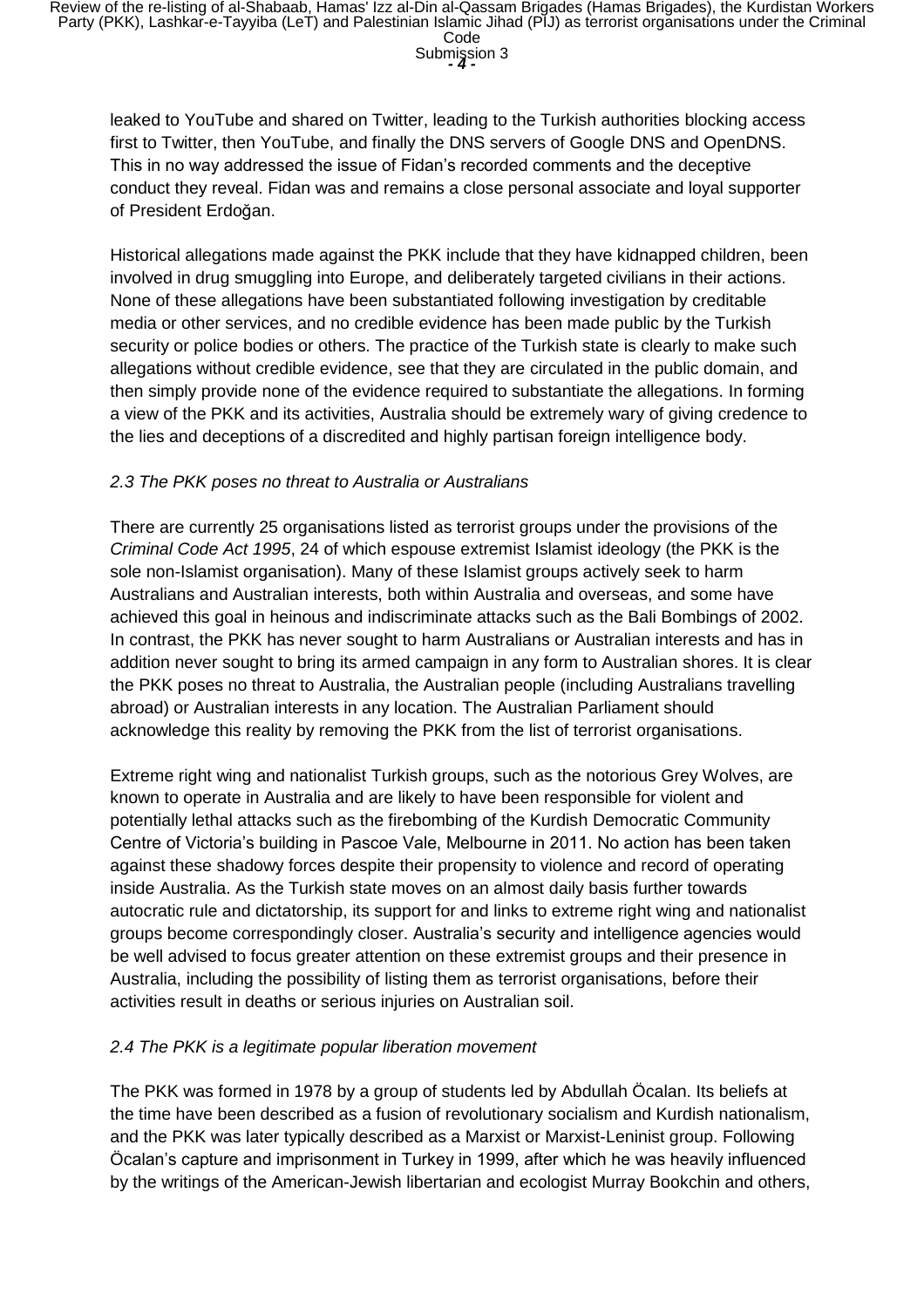the PKK's ideology went through a significant transformation. Its principal commitment is now to Öcalan's model of democratic confederalism, which is expressed in three core principles of grassroots democracy, ecology and an absolute commitment to the rights and empowerment of women. The PKK can now be most accurately described as democratic, feminist, ecological and pluralist in its political views and in its everyday practice. These are views which may place the PKK to the left of the Australian political spectrum, but are clearly not of the extremist nature typically associated with terrorist organisations.

In the earlier stage of its political development, the PKK espoused and fought for an independent Kurdish nation state. Following the ideological transformation described above, the PKK no longer holds such beliefs or sees an independent nation as an aspirational goal. Indeed the nation state is now seen as one of the principal causes of the many decades of suffering and violent persecution experienced by the Kurdish people in Turkey and other countries of the Middle East. The PKK seeks liberation, autonomy and self-determination for Kurdish people and all the many other ethnic and religious groups living in the Middle East region, so that they can live together peacefully and with mutual recognition and respect.

In practical terms, this means the PKK no longer seeks to replace the Turkish state with a separate Kurdish state in the Kurdish-majority regions of Turkey; rather, it seeks autonomy within a democratised and transformed Turkey. Were a similar approach to be adopted in the neighbouring countries of Syria, Iraq and Iran, Kurds living in those countries would be free to peacefully associate, use their language and practice their culture across the international borders involved. This is a radical political position, unique to the Middle East, but once again not of the violent or extremist nature typically associated with terrorism.

Finally, it is clear the PKK enjoys very significant support among the Kurdish people. In the conflict situation that prevails today, it is of course impossible to assess the precise degree of support using the methods employed in peaceful and democratic countries. The fact that the PKK can continue to operate effectively in large areas of Turkey points to a significant level of support among the larger ethnic Kurdish population. The PKK also has strong links with Kurdish political organisations in neighbouring countries, and remains highly influential in ideological and strategic terms in the immediate region. Its interventions in specific events, such as facilitating the escape of an estimated 50,000 Yazidi people from genocidal attacks by ISIS in the Mt Sinjar region in 2014, have been decisive and successful.

#### *2.5 The PKK is allied to the Syrian Democratic Forces*

The PKK has close ideological and organisational links to the Democratic Union Party (*Partiya Yekîtiya Demokrat* or PYD), a predominantly Kurdish political movement in northern Syria. The PYD has been the driving force behind the dramatic transformation of this region (known as Rojava in Kurdish, and formally as the Democratic Federation of Northern Syria) in the period since the onset of the Syrian civil war in 2011. The region's defence militias, the People's Protection Units (YPG) and Women's Protection Units (YPJ) have been instrumental in defeating the scourge of ISIS terror gangs across this region. As recently as September 2014, virtually the entire area was under ISIS control with the city of Kobane under a punishing siege. With the aid of US military airstrikes and assistance, the Kurdish militias drove back ISIS forces and have since then virtually eliminated ISIS's presence in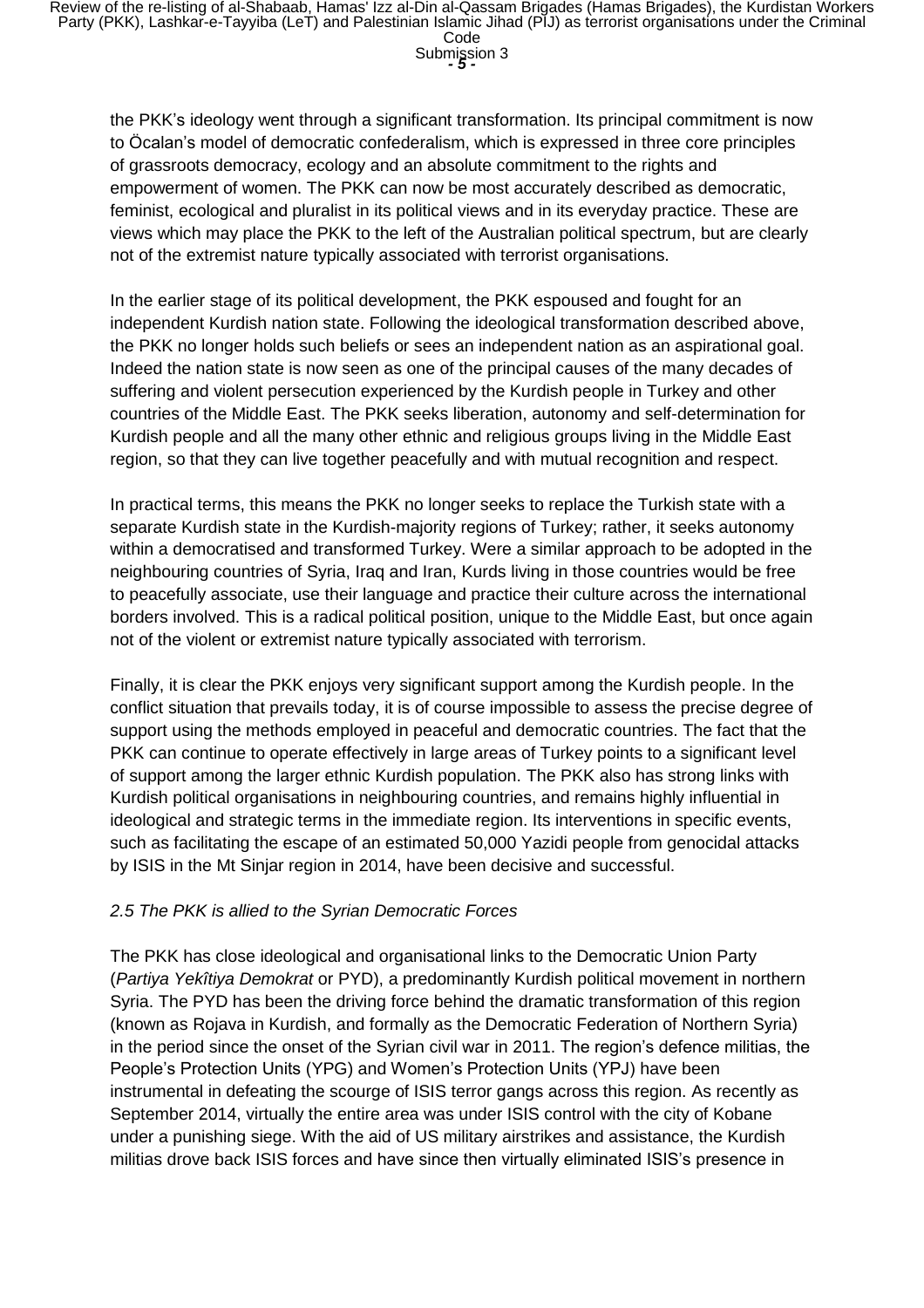Submission 3

northern Syria. This victory was achieved at significant cost in lives and injuries among the fighters of the Kurdish defence militias.

In 2015 the YPG and YPJ formed the Syrian Democratic Forces or SDF, a Kurdish-led but multi-ethnic alliance embracing Arab, Assyrian, Yazidi and other ethnic groups present in the region. This move reflects the PYD's fundamental commitment, as in the case of the PKK, to pluralism, multiculturalism and democracy. The US military have consistently described the SDF as a highly effective and principled force and have deemed it appropriate to provide it with arms, despite strenuous objections from Turkey which predictably labels the PYD, the YPG and YPJ militias and the SDF as terrorist groups. Turkey has in fact seriously undermined the fight against Islamist extremist groups in the region, including ISIS, through both open and covert support for groups the West regards as terrorist organisations. Turkey's dealings with ISIS, which include the involvement of President Erdoğan's son and the MIT intelligence service in the illegal purchasing and distribution of oil from ISIScontrolled groups, have been examined and extensively documented by reputable media organisations (although not in Turkey itself, where Erdoğan's regime deemed the matter of illegal oil trading to be of national security significance and was consequently able to avoid proper scrutiny and accountability).

If the PYD and its associated forces are indeed terrorist organisations, as Turkey alleges, it would seem strange that they have received support and backing from the US military over a period of several years, have encouraged and practiced a pluralist and democratic politics in the areas they control, and have been responsible for a momentous and hard-won victory over what is arguably the most brutal and evil manifestation of terrorism in the world today. If they are not, then Turkey's allegations are exposed as without foundation, and the same logic should be applied in the case of the PKK. The truth is that despite Turkey's systematic obfuscations and misinformation, it is the Kurdish political parties and their associated organisations who have been the only true and effective opponents of terror in the immediate region, in the form it is recognised in the West (ISIS and other Islamist groups). In this context, the listing of the PKK as a terrorist organisation by Australia, at the behest of an increasingly dictatorial and extremist regime which has at the very least had corrupt dealings with the terror groups, seems particularly unjust and inappropriate.

# *2.6 The PKK has significant support in the Australian community*

Many Australians, particularly those of Kurdish background, support the PKK as a legitimate and popular political organisation representing their ideals and aspirations. Listing the PKK as a terrorist organisation risks criminalising their political choice and potentially exposes a significant number of Australians to criminal prosecution. At the time the PKK was first listed as a terrorist organisation in 2006, PJCIS members the Hon Duncan Kerr MP and Senator John Faulkner issued a minority report (an unusual practice for the PCJIS) in which they called on the Australian Government to reassess its listing of the PKK. Duncan Kerr subsequently wrote: "The impact on Australia's Kurdish community of the enforcement of these laws [the Regulations listing the PKK as a terrorist organisation] could be far-reaching and disastrous, not just for those peaceable individuals who could unwittingly be caught up in terrorism trials, but more broadly for the relations between civic groups and the government".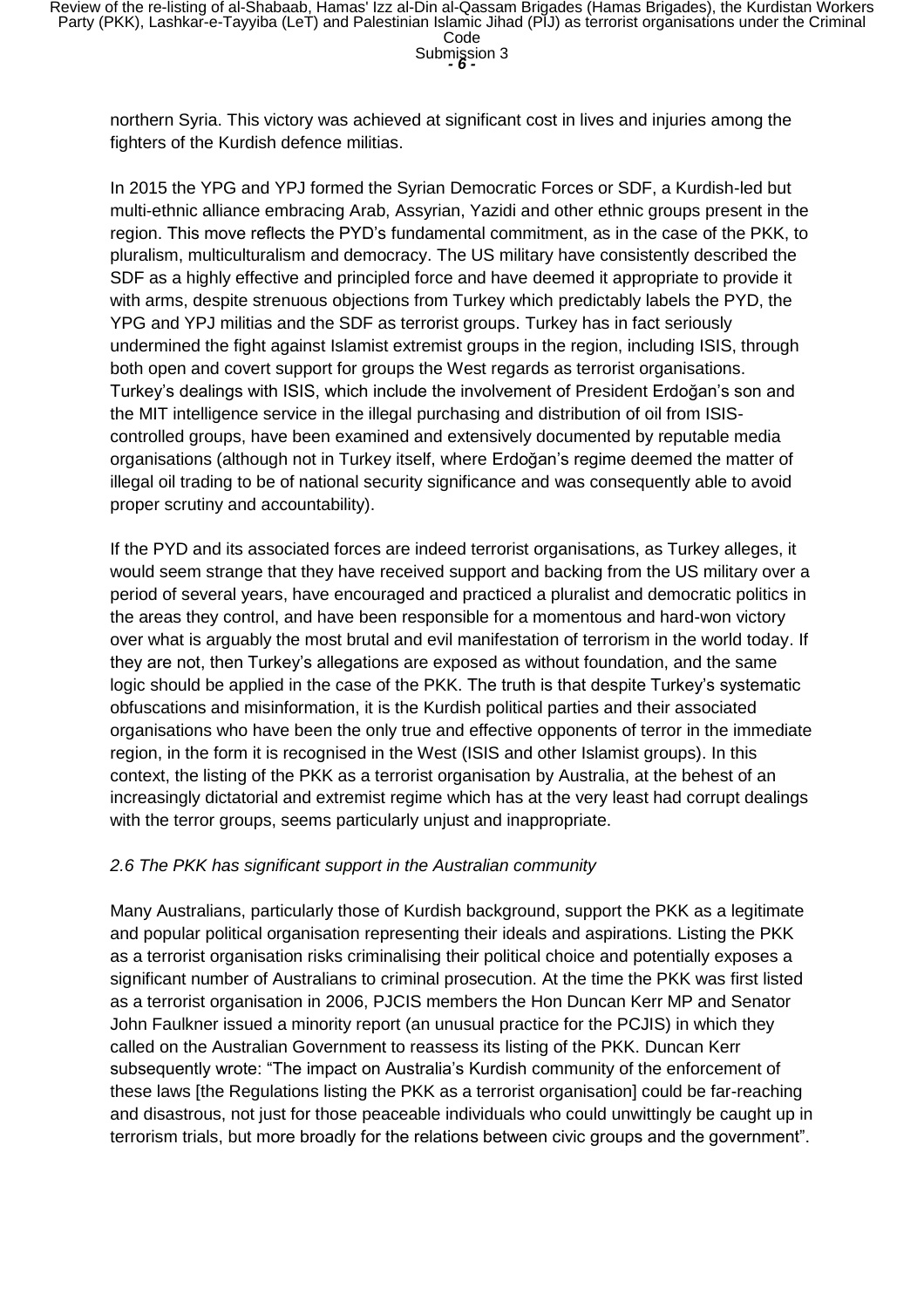Submission 3

Members of AFK are in regular contact with Kurdish community members who have commented on the impact that listing the PKK has on their daily lives as Australians. They speak of feelings of discrimination, fear and intimidation; the risk of ostracisation and abuse from others in the community, including in their workplaces, businesses and local communities, who may see their Kurdish colleagues and business associates or neighbours as terrorists simply by virtue of their support for Kurdish liberation and autonomy; and the indignity of being watched or kept under surveillance by Australia's domestic intelligence service (the Kurdish Democratic Community Centre of Victoria or KDCCV, for example, is periodically visited by ASIO officers who enquire about their activities and associations). This oversight by the authorities can at times take a more malign and even violent form, as for example when the KDCCV, and the homes of some of its leaders and members, were raided by the Australian Federal Police in 2010 (without any charges resulting from the exercise).

#### *2.7 The PKK has been the key driving force for peace talks in Turkey*

In March 2013 the imprisoned PKK leader Abdullah Öcalan initiated a peace process with the Turkish Government, known as the Solution Process (*Çözüm süreci*) in Turkish. In an open letter to the Kurdish people, Öcalan called for a ceasefire, an end to the PKK's armed struggle and the withdrawal of the PKK's guerrilla forces from Turkish soil. His call was embraced by the PKK and the ceasefire and other measures came into effect. This was followed by a series of confidence building measures on both sides and steps to take the peace process forward. Right wing and nationalist forces in Turkey vehemently opposed the ceasefire and the possibility of a peace process, and there were a number of violent provocations seemingly aimed at undermining the process, these were unsuccessful.

In early October 2014 a large number of Kurdish civilians were killed by the security forces in protests at the Turkish Government's policies during the Siege of Kobane. In the June 2015 general elections, the pro-Kurdish party HDP increased its support by 7.5%, while support for the ruling AKP fell by 9%. On 24 July 2015 the Turkish military commenced a large-scale military operation, Operation *Martyr Yalçın*, against the PKK, leading to the collapse of the ceasefire. President Erdoğan and AKP leaders began to fan nationalist and anti-Kurdish sentiment among the electorate and in the November 2015 snap elections, the AKP rebounded in popularity by 8.4%; support for the HDP, subject to systematic harassment and intimidation, fell by 2.4%.

It is clear from these facts that the PKK initiated the peace process in Turkey and was prepared to enter into a ceasefire and remove its armed forces from Turkish soil to pursue a real opportunity at a negotiated peace. The PKK's aim was to end decades of bitter conflict and create a lasting peace in a democratic and pluralist Turkey in which the rights and identities of all citizens could enjoy due respect. The PKK's peace initiative was destroyed by Turkish nationalist forces and specifically by the cynical actions of the Erdoğan regime, which used the Kurdish question to manipulate nationalist sentiment and to shore up political support at a time when Turkish voters were turning away from the AKP. Since the collapse of the ceasefire, Turkey has seen protracted violence, particularly in the Kurdish south-east regions, large numbers of civilian deaths, chiefly among Kurds, and the effective crushing of the HDP; responsibility for all these outcomes rests squarely with the Erdoğan regime. In light of this, for Australia to list the PKK as a terrorist organisation denies the historical facts and is arguably both inappropriate and morally unsound.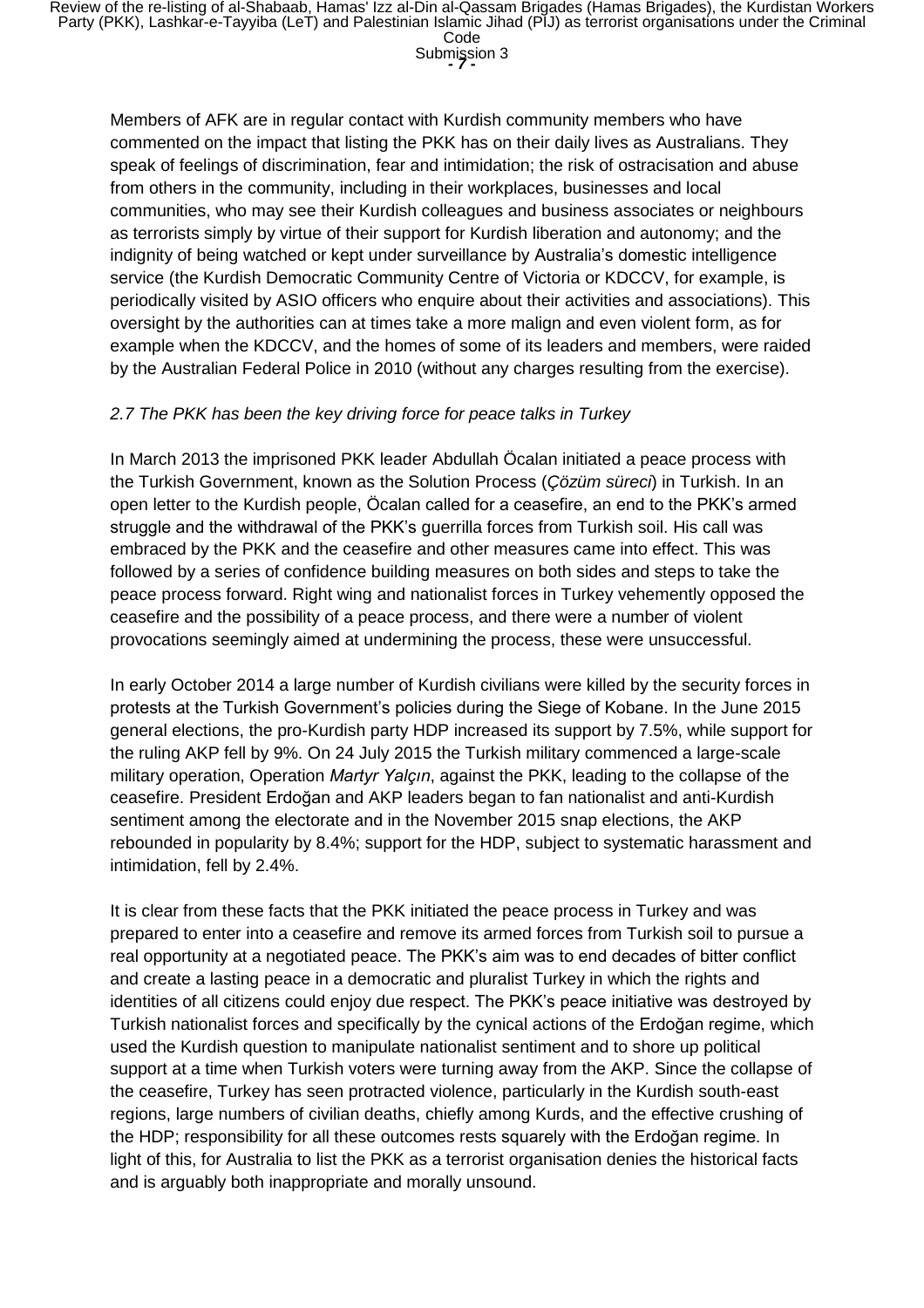Submission 3

#### *2.8 The Turkish state is moving rapidly towards autocracy and dictatorship*

Though nominally a parliamentary democracy, Turkey under President Erdoğan and his Justice and Development Party (AKP) has moved steadily in the direction of autocratic rule and effective dictatorship. This trend was exacerbated by the regime's response to the July 2016 coup attempt, which has seen more than 77,000 people arrested and over 160,000 removed from their jobs, including 21,000 teachers, 2,745 judges and 10,000 soldiers. A free and independent media in Turkey has effectively been destroyed, with significant numbers of journalists arrested, charged and jailed on spurious allegations. Opposition politicians and political groups have been bullied, harassed and imprisoned on an unprecedented scale. The President's powers were significantly increased in the April 2017 referendum, supported by a narrow majority of voters after a highly irregular electoral campaign and voting process. Respect for international human rights standards is non-existent, with the documenting of human rights abuses on a mass scale. The Turkish regime has been criticised for, among other things, holding foreign citizens as effective hostages to pursue its own political agenda, abusing the Interpol "red notice" system to harass its political opponents and critics across Europe, and exporting its political ideology and the surveillance and harassment of opponents into foreign countries via the *Diyanet* religious network.

Hardly a week has gone by in the last two years in which Turkey's autocratic ruling regime has not been accused in the Western media of abuse of power, corrupt practices, economic vandalism, attacks on the independent press, the jailing of opposition politicians and the pursuit of a narrow and sectarian Islamist ideology. The regime is notoriously thin-skinned and has reacted to criticism with invective and a "doubling down" on its rhetoric and antidemocratic practices. Once seen as a loyal NATO member, Western ally and aspiring member of the European Union, Turkey under Erdoğan's AKP has been marginalised and has effectively "burnt its bridges" in terms of European Union membership; the regime's action have, sadly, seen Turkey widely regarded with suspicion if not outright condemnation by many Western nations. Even the US, a longstanding supporter of Turkey, is now openly critical of the regime, its bullying pronouncements and divisive policies.

Australia's intelligence services may argue that listing the PKK as a terrorist organisation in this country is based entirely on objective criteria relating only to the PKK's policies and actions. As argued earlier in this submission, a broader examination of the selective use of the provisions of the *Criminal Code Act 1995* shows that political, historical and strategic considerations may also form part of the context in which listing occurs, even if there is no explicit reference to such considerations in the materials developed by the services and considered by the PJCIS. In the AFK's view, the initial listing of the PKK in 2006 may have occurred at a time when the PKK could be depicted as a violent separatist organisation with an extremist ideology, and Turkey as a moderate, democratic and pro-Western Islamic nation in the Middle East.

The 12 years that have elapsed since the initial listing have demonstrated just how inaccurate these views really are. The PKK is no separatist organisation, seeking liberation and autonomy for Kurds rather than an independent Kurdish state; its ideology is leftist but far from extremist, supporting women's liberation, ecology and pluralist democracy; and while engaged in an armed conflict with Turkey's military and security forces, its readiness to